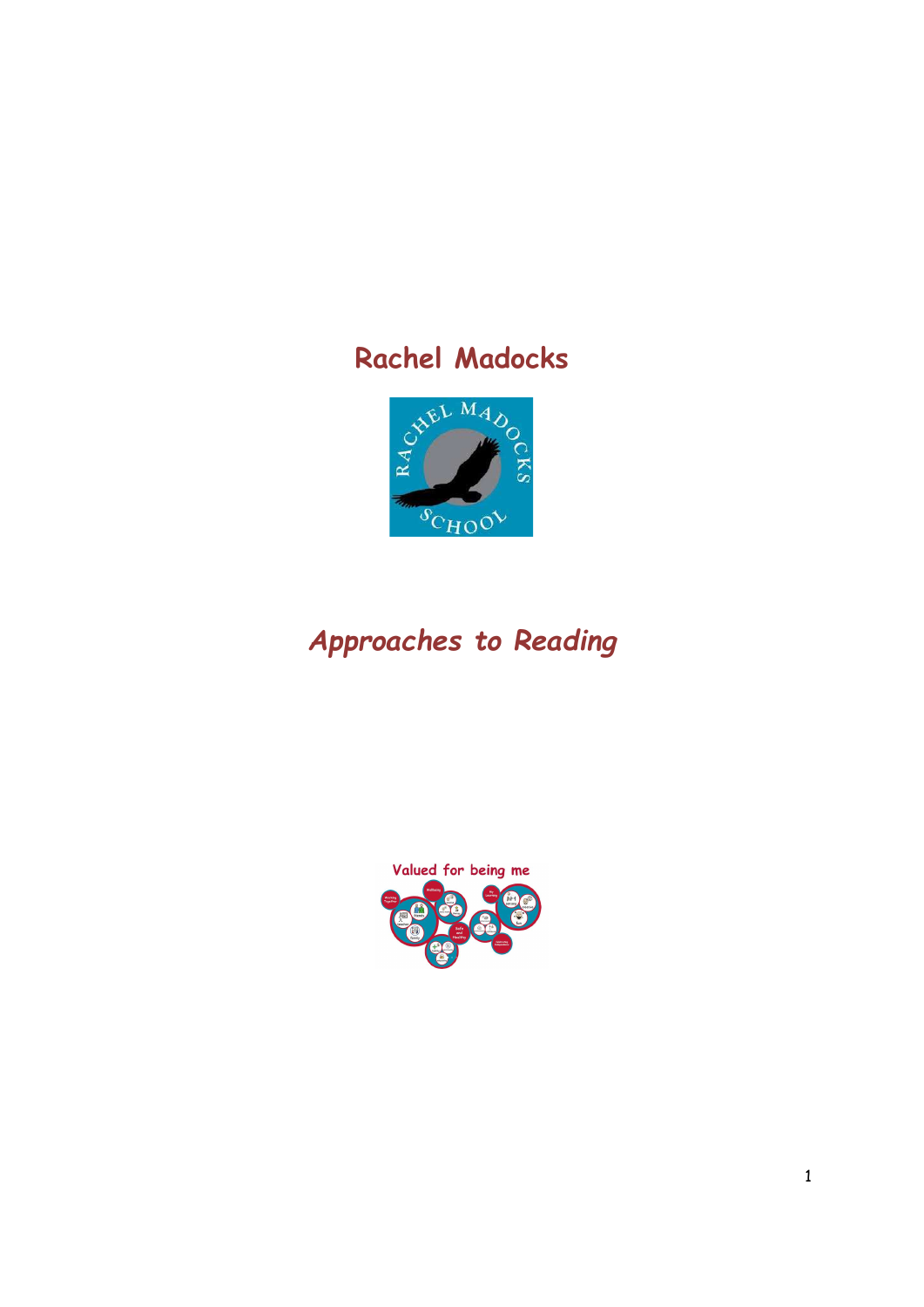#### Contents

| 2. Team Based Approaches |  |  |  |  |
|--------------------------|--|--|--|--|
|                          |  |  |  |  |
|                          |  |  |  |  |
|                          |  |  |  |  |
|                          |  |  |  |  |
|                          |  |  |  |  |

# 3. Rachel Madocks Reading Groups…...……………………………………………………………………...…...6 3.1 Student Profile..…………………………………………………………………………………………..……..6 3.2 Summary of Group Approaches…………………………………………………..…………………..7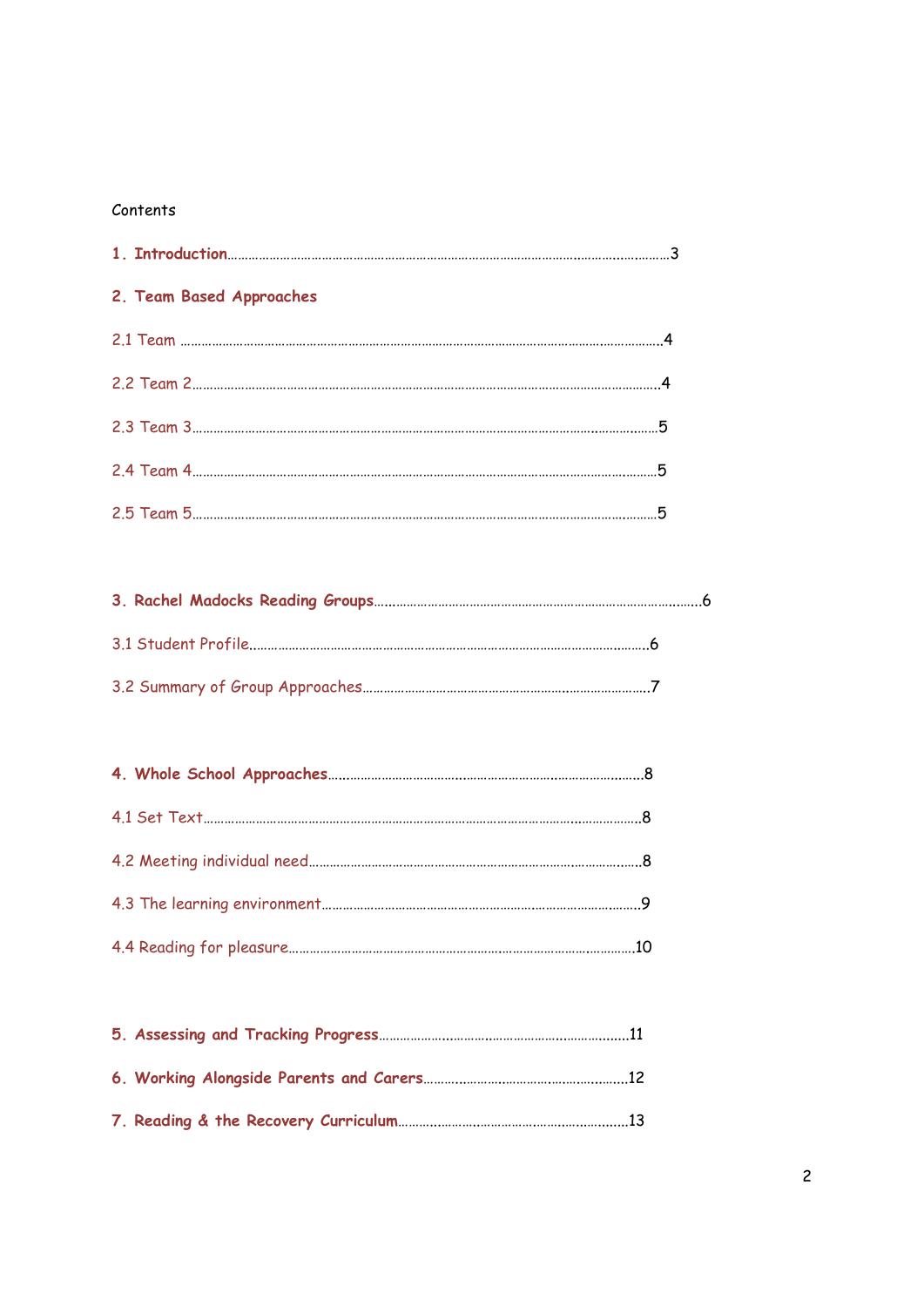### 1. Introduction

All students will develop high self-esteem, independence skills and an enthusiastic attitude to life and learning

At Rachel Madocks we are committed to developing the reading skills of our students through a clear, consistent, whole school approach. Reading is a lifelong skill, vital for independent learning and is therefore given the highest priority. We define 'reading' at Rachel Madocks as the way that learners gain meaning through their environment, for example, objects of reference and object cues, both visual and tactile, photos, pictures, symbols and words.

As a school, we work together to share the responsibility of developing students' ability to communicate, use language and understand that words carry meaning. We strongly believe that success in reading has a direct impact on progress in all other areas of the curriculum and it is crucial in building an individual's self-confidence and motivation.

At the forefront of this vision is encouraging students to 'Read for Pleasure' and to develop their engagement with books and literature; read widely and often and for them to be comfortable with reading in order to build up self-confidence and enjoyment, whilst further developing the independence skills needed for post-16 education. Reading will always be viewed as a cross curricular skill, which although reading skills will be taught as part of the Communication and English curriculum, will be practiced and generalised throughout the school day and in many different topic areas and learning environments. We ensure that we include a range of 'real' and age-appropriate books within the English curriculum, as well as the opportunity for sustained reading from a range of other self‐ chosen fiction and non‐fiction texts from our school library.

We believe that all staff should be 'reading role models' for students; normalizing reading and encouraging students to read through recommendations from their own reading. Likewise, major literary days such as World Book Day and World Poetry Day are celebrated within the Teams and wider school. Students are encouraged to take part in Drop Everything and Read during the school day.

Throughout the school, we endeavour to expose students to a rich range of literature. Classrooms all include a range of texts and students are exposed to a literary-rich environment including areas for students to enjoying small group or individual reading within a well-known and supportive environment. This also includes our schools communication board which signposts students to words, symbols and signs of the week.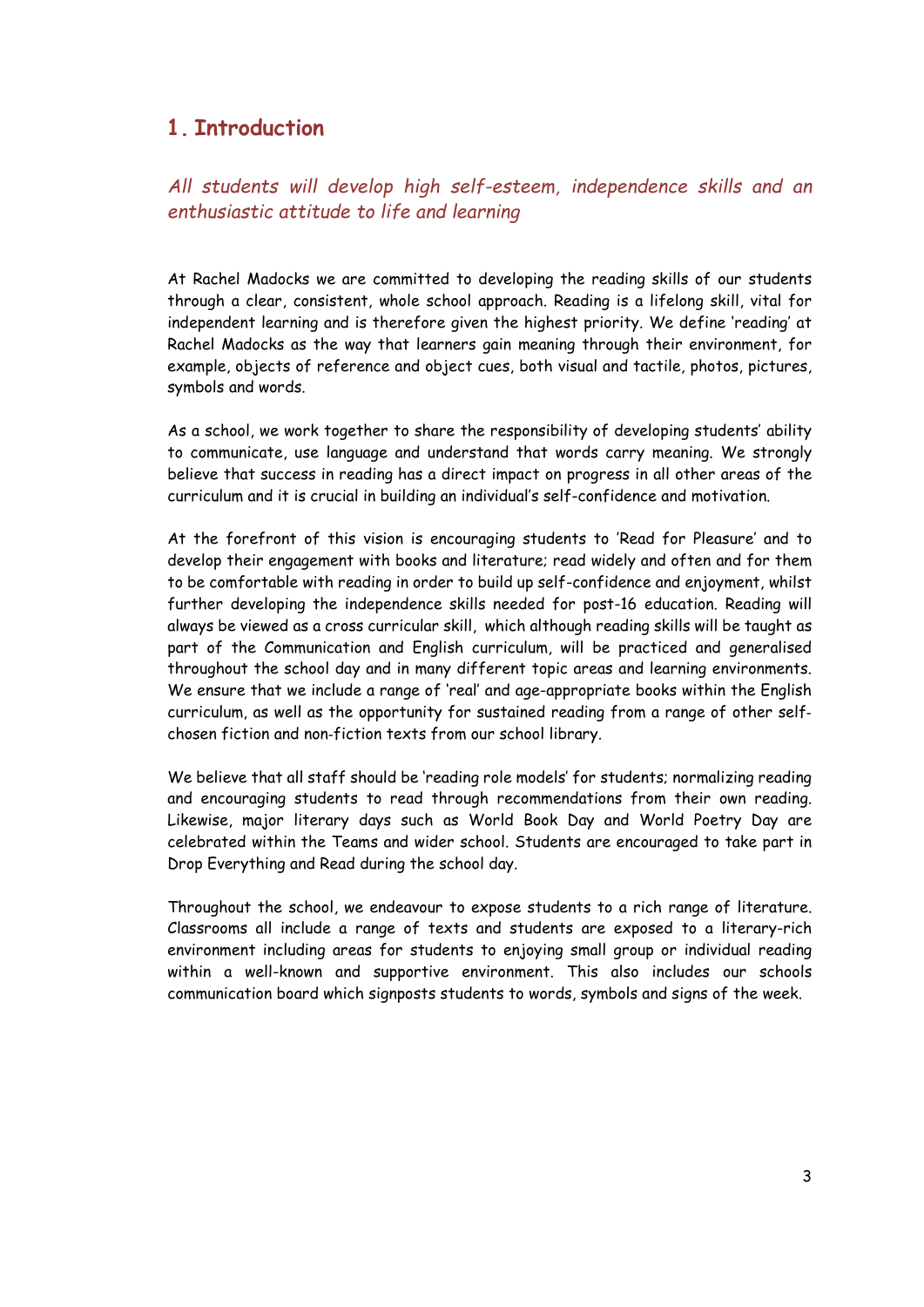### 2. Team Based Approaches

### 2.1 Team 1

Reading in Team 1 aims to be wide, varied and challenging. Students are encouraged to read whole books, to read in depth and to read for pleasure and information. Students will use written information in books, websites and notices to gain practical information and to extend their knowledge in areas of interest. They will be supported to read newspapers and news media and to use social media with care to develop social interaction and learn about the world. As students in Team 1 are able to access the internet independently, their curriculum will include guidance on using technology safely. For reading strategies and interventions utilised in Team 1, see the 'Rachel Madocks Reading Groups' Section. 2.2

### 2.2 Team 2

The aims for reading in Team 2 are the same as above, in Team 1. A differentiated approach is used which utilises picture books, multi-sensory storytelling, drama and nonfiction materials of all kinds.

To support reading in Team 2 the following is also utilised:

 Makaton signs and symbols are used to support students' understanding of print and texts

 Specialist software; Communicate in Print, is used to translate text into symbol form to support the development of early reading skills

 Big books, enlarged and adapted texts and interactive white board programmes are used to enable participation in shared reading activities where appropriate

 Sensory stories, story sacks and communication bags are used to provide a range of tactile resources and sensory experiences

 The reading schemes … are utilised to support reading and comprehension, as well as a range of fiction and non-fiction texts with a higher a higher interest level but at the required reading level for the needs of our students

Picture word match and/or exchange

For reading strategies and interventions utilised in Team 2, see the 'Rachel Madocks Reading Groups' Section.

### 2.3 Team 3

Reading in Team 3 refers to ability to making meaning from objects, people, words, sounds, body language, photographs, symbols and environment around them. We encourage our students to communicate their needs and feelings in order to be met and recognized. There is a strong focus on developing and using students' functional communication skills through their preferred mode. Due consideration is given to both the learner's age and their interest level. Learning is differentiated through use of bespoke resources and use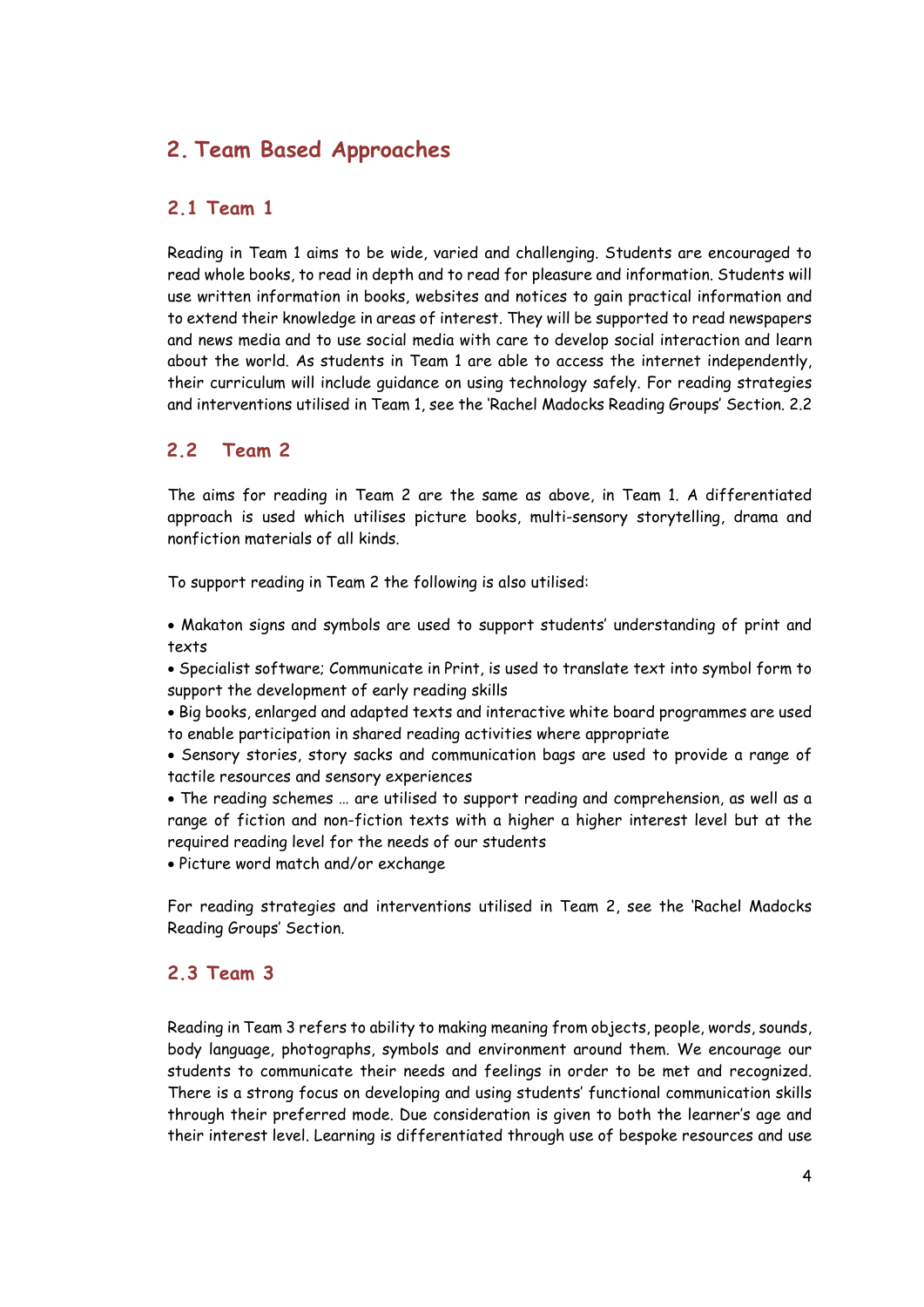of communication systems to enable all students to access the knowledge and skills across the curriculum. The same tools that are utilised in Team 2, mentioned above are used in Team 3.

#### Reading behaviours and enjoyment are also taught through:

- Attention Autism
- Intensive Interaction
- Action songs and rhymes / Musical instruments and games
- Songs related to topics of interest
- Sing and sign during assemblies
- Personalised books / Independent exploration of books
- ALD, PECS and/or other AAC
- Use of symbols, music and objects for transition and schedules
- Environmental print and symbols
- Tac Pac

### 2.3 Team 4

The dictionary definition of 'read' is "look at and comprehend the meaning of (written or printed matter) by interpreting the characters or symbols of which it is composed." Reading in Team 4 refers to the ability to making meaning from people, objects, symbols, words, sounds, photographs and whole environments. We strive to enable our students to know how to get their needs known and met. We want our students to have a voice and to make meaning from their environment and the people around them in order to be as confident and independent as possible. Gaining skills to read the environment first requires developing the ability to attend, anticipate, respond and interact. The methods in Team 3, mentioned above are used, as well as effective use of 'sensory stories' are utilised frequently. Individual students have their own communication system that is most suited to them. Individual student abilities and learning needs are prioritised and built on. The communication systems can be objects of reference, object cues, sign and symbol systems. We believe in the philosophy of Total Communication, incorporating all forms of communication into our practice.

### 2.5 Team 5

In Team 5, our post 16 provision, a combination of all of the above is utilised dependent on the individual student needs. There are also increased opportunities for generalising and reading social sight signs in the wider environment based on the Post 16 curriculum. In Post 16 they will be supported to use literacy in vocational tasks such as completing forms and records and in life skills such as reading information, booking appointments and planning leisure activities.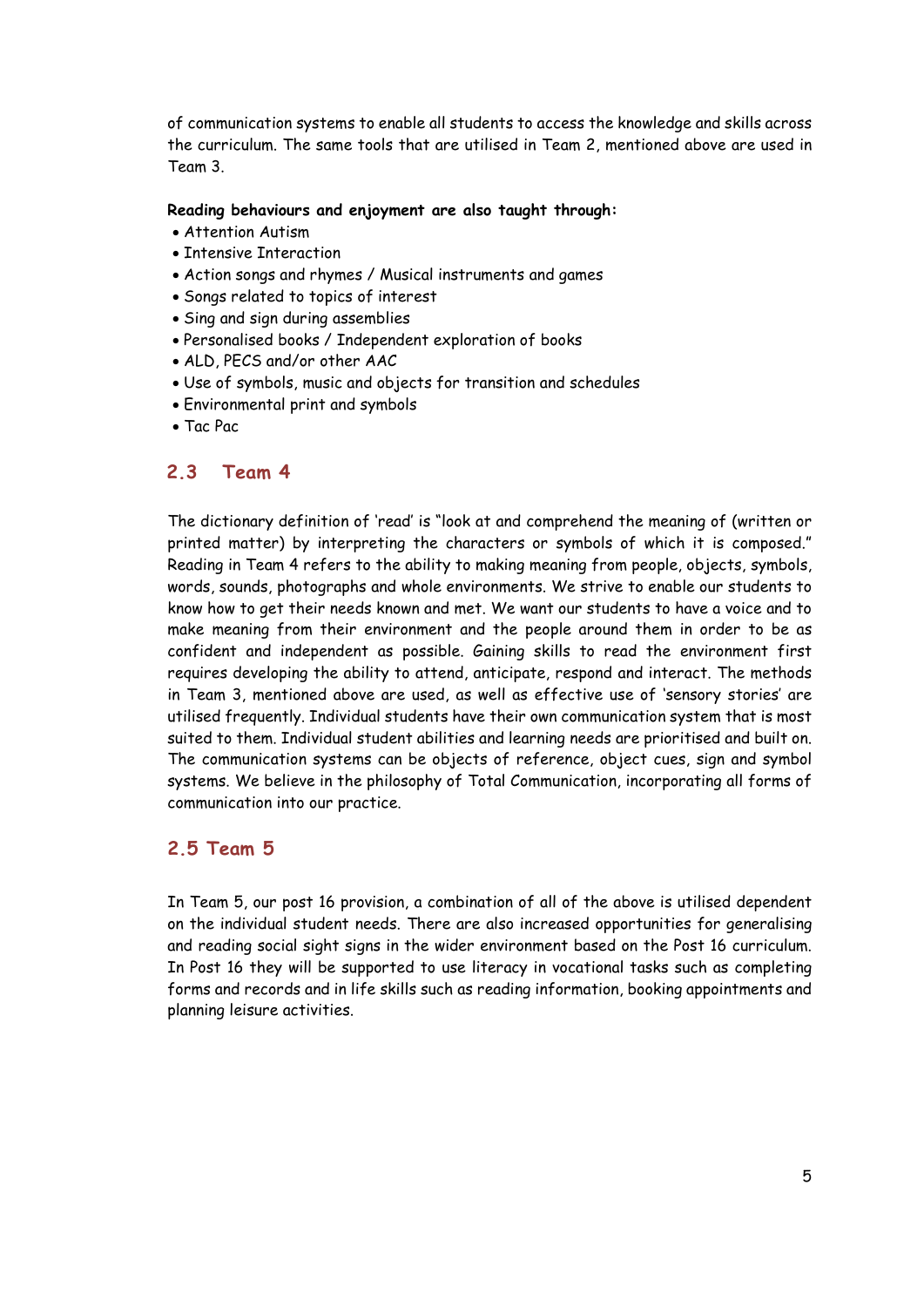## Rachel Madocks Reading Groups

### 3.1 Student Profile:

#### Competent Reader:

 'reading to learn'; students who can read 'competently', the focus is on improving comprehension, and vocabulary.

 Early Reader: Mix of 'learning to read' and 'reading to learn'; students who can read single words but struggle with language comprehension. Focusing on word identification, fluency, and building vocabulary. Where appropriate there can be a focus on phonemic awareness, phonics and word identification

 Pre-Reader: 'learning to read' and symbol readers, students who struggle with single word reading. Opportunities to develop an awareness and orientation of books, and answer simple comprehension questions. Exposure to letters and the written word in a variety of sensory environments provide opportunities to explore reading in a meaningful way.

 Pre-Verbal: 'immersing in reading' predominantly PMLD (Profound and Multiple Learning Difficulties) learners. Building communication skills is the highest priority. Students are immersed in on-going, multi-sensory experiences to foster emergent literacy skills and awareness through all aspects of their daily routines and work.

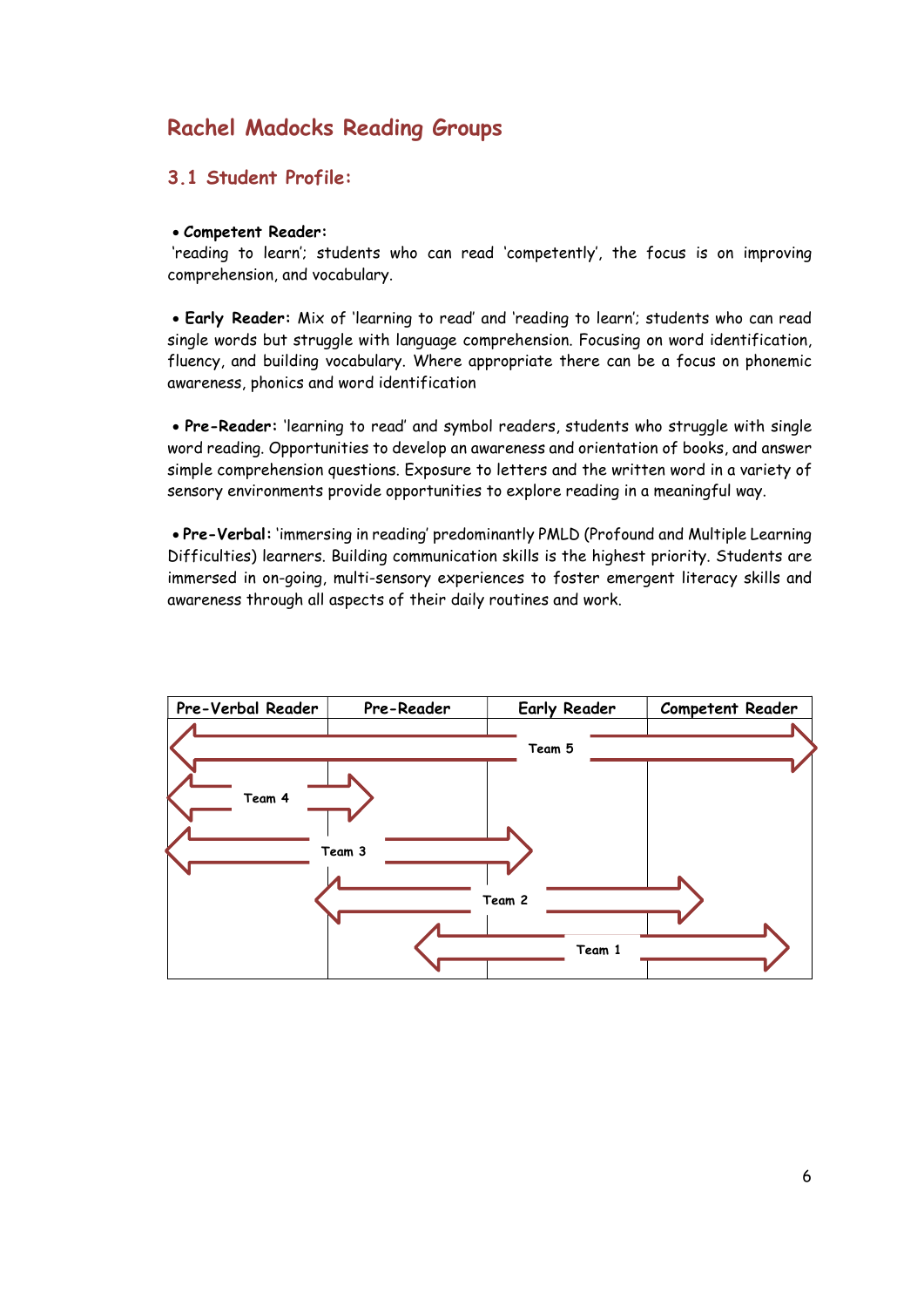|                                                    | Pre-Verbal                                                                                                                                                                                          | <b>Pre-Reader</b>                                                                                           | <b>Early Reader</b>                                                       | Competent                                                                                                           |
|----------------------------------------------------|-----------------------------------------------------------------------------------------------------------------------------------------------------------------------------------------------------|-------------------------------------------------------------------------------------------------------------|---------------------------------------------------------------------------|---------------------------------------------------------------------------------------------------------------------|
|                                                    | Reader                                                                                                                                                                                              |                                                                                                             |                                                                           | Reader                                                                                                              |
| <b>Intervention</b>                                | AAC Scaffolding<br>Letter-Sound<br>Correspondence<br>Assessment<br>the<br>using<br>'Engagement<br>Scales'                                                                                           | Systematic<br>Synthetic<br>Phonics<br>cumulative<br>instruction<br>in<br>alphabetic code,<br>decoding words | 1 to 1 reading<br>Shared<br>daily<br>reading                              | Reading<br>comprehension -<br>understanding<br>and reflecting on<br>what is read                                    |
| Primary<br>Focus (All-<br>reading for<br>pleasure) | Recognising:<br>Colours symbols<br>- letters of name<br>Vocalise<br>in<br>to<br>response<br>pause in text or<br>question                                                                            | Letter-sounds<br>link, blending,<br>decoding,<br>fluency                                                    | Practise<br>blending,<br>work<br>towards<br>automatic word<br>recognition | <b>Build Vocabulary</b><br>- Access to the<br>wider curriculum<br>Knowledge<br>and<br>understanding<br>of the world |
| Secondary<br><b>Focus</b>                          | match<br>To<br>symbols/photos<br>to<br>Makaton/tassel<br>Turning<br>pages<br>correctly,<br>following<br>text<br>with supported<br>adult, pointing,<br>developing<br>call<br>and response in<br>text | Cumulative texts<br>matched to the<br>current letters<br>studied<br>sounds<br>in class                      | Promoting<br>an<br>appreciation<br>of<br>literature                       | Supportive<br>of<br>self-esteem                                                                                     |
| Texts                                              | Text related to<br>curriculum areas<br>text/poems/<br>sensory stories<br>/ exploring the<br>of<br>text<br>pace<br>Wide range of<br>printed<br>and<br>audio books                                    | Matched<br>texts<br>decodable<br>and<br>books                                                               | A wide range of<br>books - stories,<br>poems<br>and<br>nonfiction         | Any books and<br>texts                                                                                              |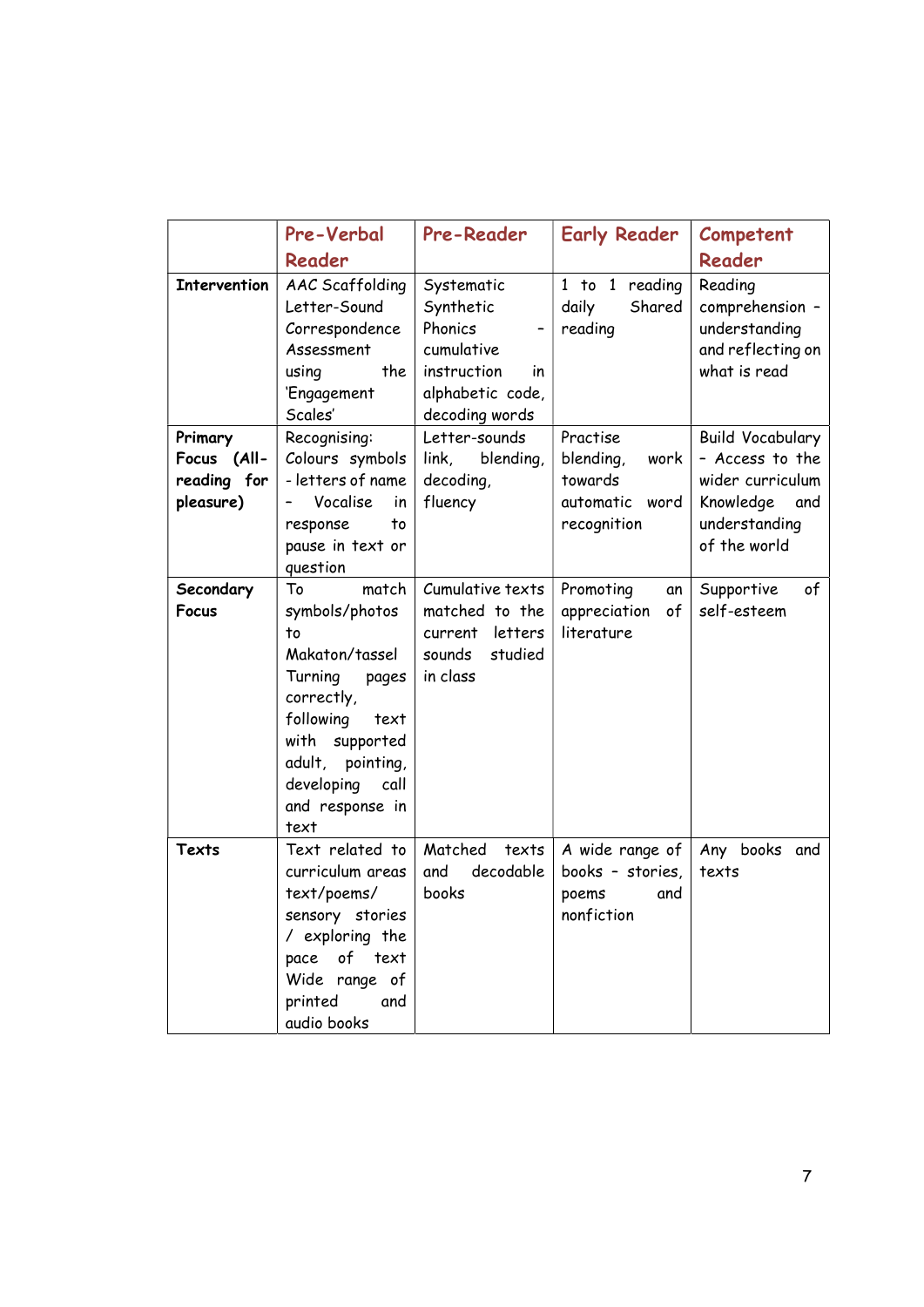### 4. Whole School Approaches

### 4.1 Reading Materials

Throughout the school, each class will focus on different reading materials linked to the topics from the Curriculum Plan. Texts will be chosen by the teacher based on the termly topic, student interest and relevance. This provides opportunity for shared reading and the chance for the teacher to model comprehension strategies.

### 4.2 Meeting individual need:

Although there are clear pathways for progression, all students will learn in their own way and at their own pace and so individualised planning is essential. The Rachel Madocks Reading Groups have to been created to ensure a consistent refined approach to reading. Students can transition between groups or different interventions and focuses can be used if it is beneficial to the student. All members of the team need to be aware of the strategies which individuals find helpful and the milestones they have reached. There is a broad spectrum of need at Rachel Madocks and below are examples of how these individual needs can be met and supported.

#### Autism

Students with autism may benefit from a highly structured approach with a set time every day for literacy. They may need short breaks or regular changes of activity to help them stay focused. They may learn better through multi-sensory activities e.g. sensory stories or using reading to support activities. Picture cues or symbols may support comprehension. Focusing on student's interests in the first instance encourages early success in reading by increasing their motivation and desire to learn and by helping readers to use their wider knowledge as a strategy to find the meaning of less familiar words.

Severe Learning Difficulties Students with severe learning difficulties may benefit from strategies that provide additional cues to meaning and enable them to consolidate learning. Each step will need to be addressed through many different tasks until it is thoroughly mastered.

Profound and Multiple Learning Difficulties Students who experience profound and multiple learning difficulties (PMLD) must experience and retain a series of pre-requisites to learning in order to move on to develop recognised skills in literacy. These prerequisites include self-awareness, a sense of rhythm, pattern and order and communication skills. For most of our PMLD pupils gaining these pre-requisites will be a continuous process throughout their time at school.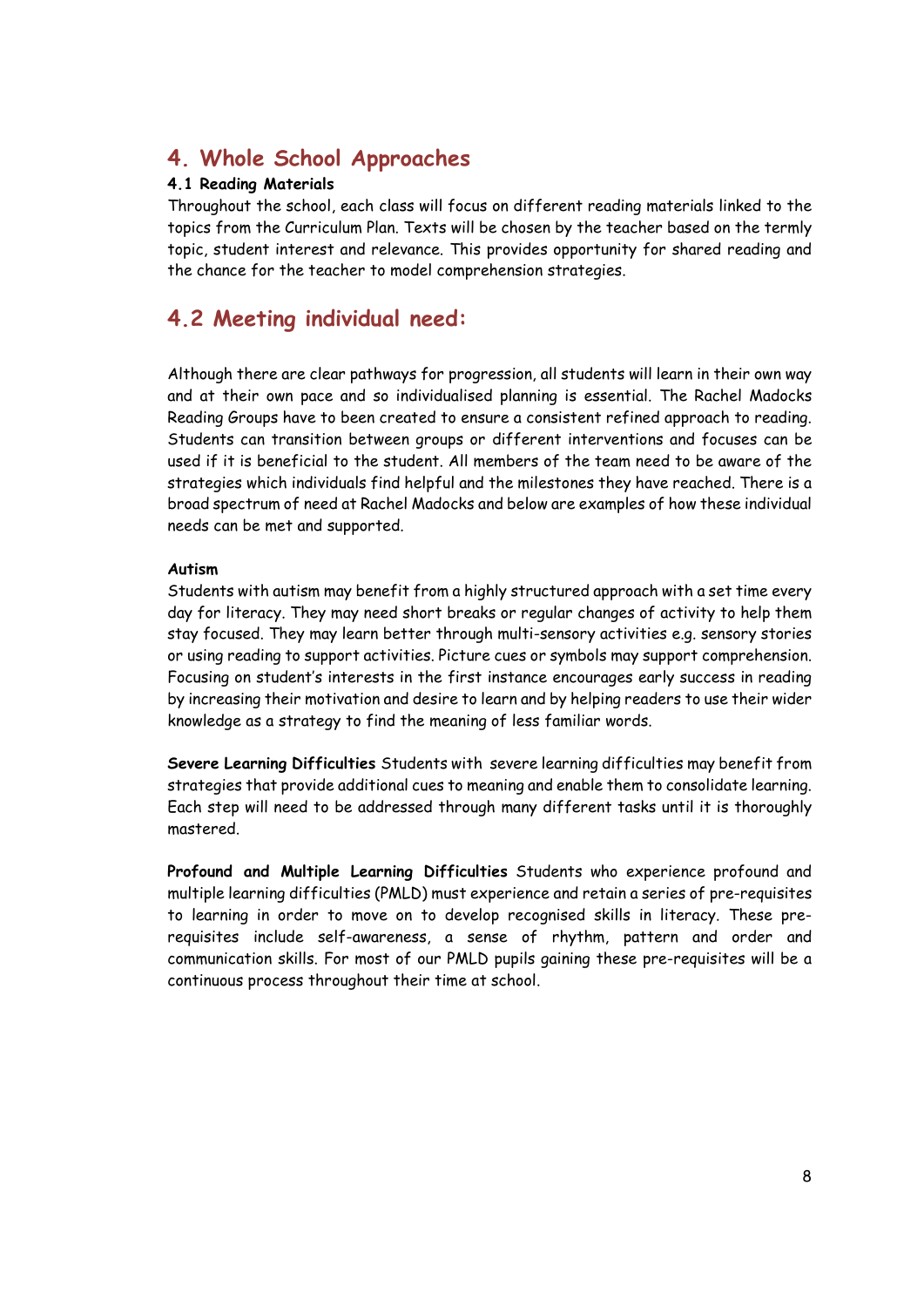### 4.3 The learning environment

Rachel Madocks strives to create a 'reading rich' learning environment from the moment students enter the school building.

#### Classrooms

Classrooms are set up to meet the needs of the students. Displays in the classroom provide reading opportunities for students, showing key words or symbols to reinforce developing literacy skills. All students have access to good quality books and reading material; which includes a range of types and genres, including some from reading schemes. For 1 to 1 reading teachers select books for individuals linked to the words, symbols and/or sounds they can read and try to make the material age appropriate. Where needed, symbols are created using the 'Communicate In Print' software package.

#### Wider shared school environment

 Displays: Displays are all over school. Like in the classroom; they aim to be engaging and promote reading.

 Spaces and places: Reading resources are engaging and varied in the school library, with students able to easily find what they are looking for. Every class has opportunities to borrow books or access the reading corner throughout the day.

Use of Communication in Print and Communication Boards

### 4.4 Reading for pleasure

 'Reading enjoyment has been reported as more important for children's educational success than their family's socio-economic status' - (OECD 2002)

 'Evidence suggests that reading for pleasure is an activity that has positive emotional and social consequences' - (Clark and Rumbold, 2006)

With both of these quotes in mind, encouraging students to 'read for pleasure' is a school wide priority. This is done in several ways:

#### Engaging material:

 Buying in a variety/certain stock and reading schemes, specialist braille books, sensory stores/sacks

 Validating/encouraging appreciation of different types of text, e.g. comics, graphic novels etc

That is relevant, modern and complements the curriculum map

#### Reading role models:

 Post 16 will be reading champions and lead on delivering books providing a varied and rich resource to classes

DEAR (Drop Everything and Read)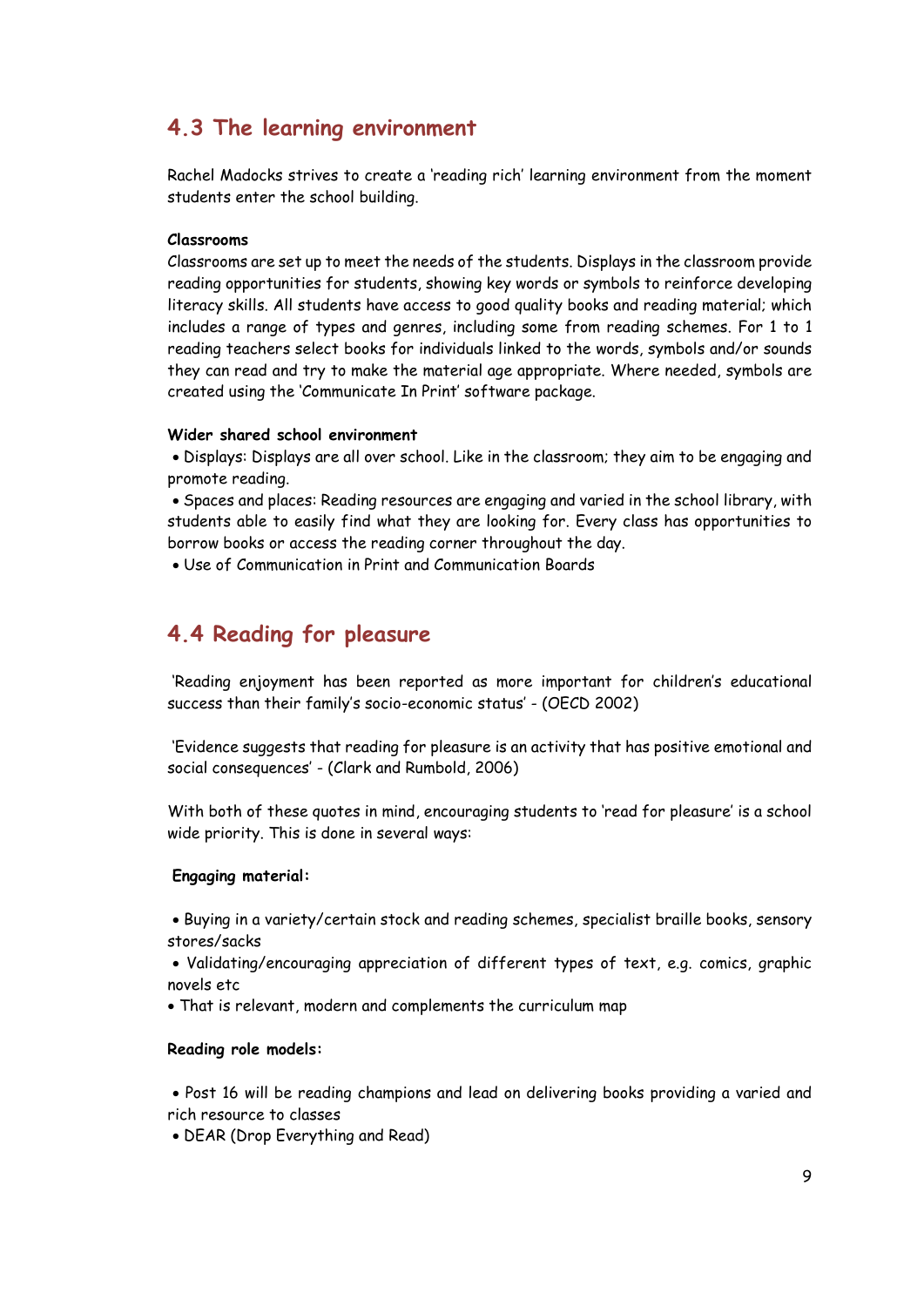- Raising parental engagement
- Book Club meet up during identified lunch times

#### Reading celebration days:

 World Book Day: This is an opportunity for students and teachers to celebrate stories and characters from their favourite books. Book vouchers are distributed to every student.

- Sensory story Assembly
- Poetry celebrations

### 5. Assessing and tracking progress

Rachel Madocks utilise various methods to assess and track progress in 'reading':

Formative assessment: Where appropriate; this is verbal, differentiated questioning, and informal feedback. This is done in every lesson.

Evidence for Learning: Our online assessment tracking software. Students' Progress is recorded.

Personalised Targets: Our holistic assessment system, which is dynamically linked to the learning targets coming from the Annual Review of the EHCP (Education, Health, Care Plan). These targets may relate to improving reading skills. These are set and assessed termly.

Exam and Accreditation Results: All exams and accreditation requires students to improve their reading skills. Functional Skills in English has a Reading component, students in Team 1 and some in Team 2 take this exam if appropriate. Relevant AQA and ASDAN (Towards Independence and Transition Challenge) units may also be appropriate.

Using the 'Engagement Model' to assess reading: Though the Engagement Model is designed for students not engaged in subject-specific learning it will be utilised in Team 4 and parts of Team 3 to assess students' progress related to 'reading'. It can also be used to monitor and support engagement in reading for students in Teams 1 & 2.

### 6. Working Alongside Parents / Carers

Reading should be encouraged beyond school in to the home environment and in the community. Involving parents / carers enables new vocabulary to be generalised into many different settings and contexts and provides opportunities to reinforce and consolidate reading outside school. This is encouraged by the active involvement of parents / carers by:

Information on the school website: This document is published on our website, detailing our approaches to reading, as well as Curriculum Mapping and relevant information. Parents and carers can utilise this information to support students. Other information includes